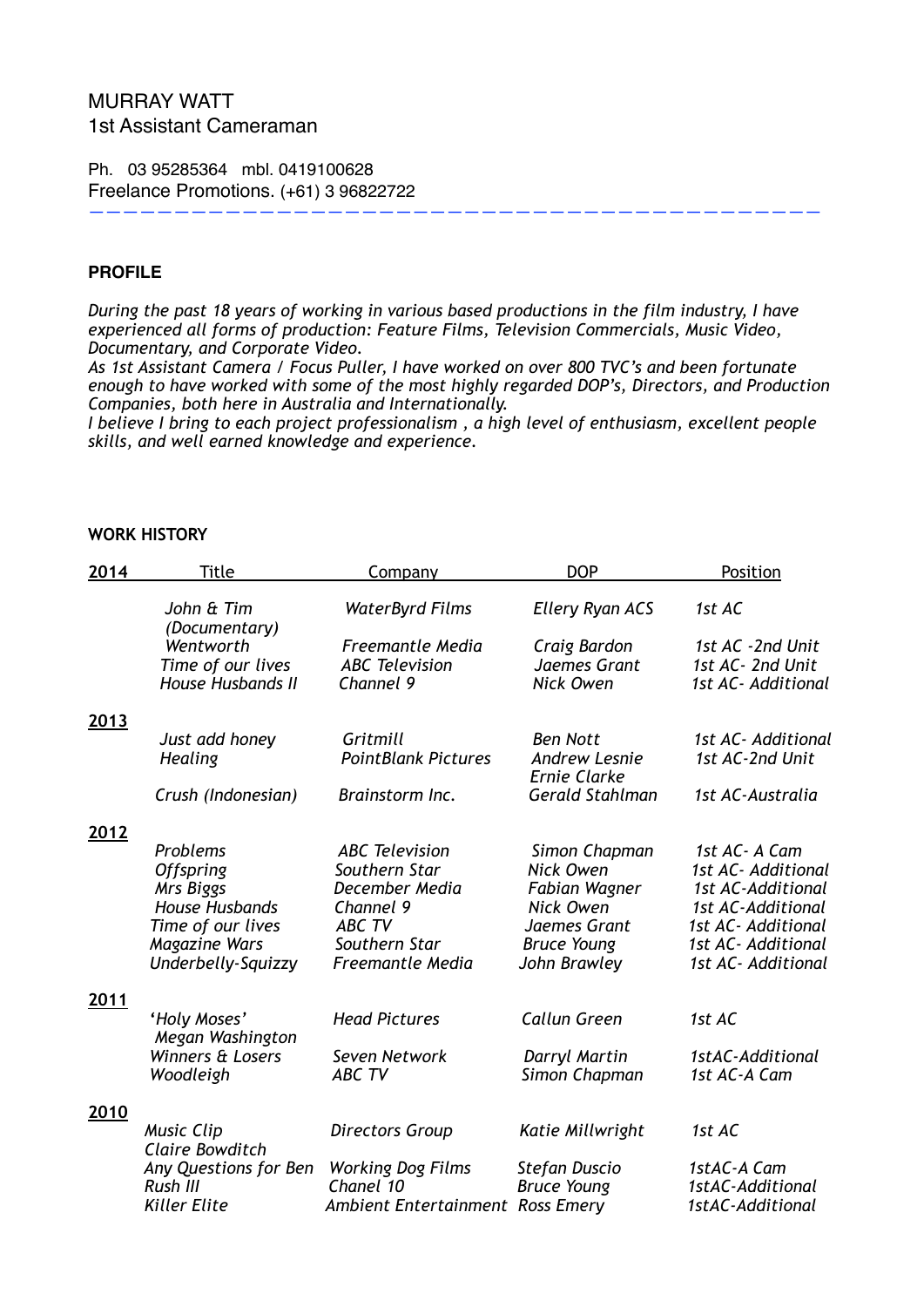| 2009 | <b>Stripped Bare</b> | <b>TAS Film Finance</b> | Jeremy Rouse   | 1stAC            |
|------|----------------------|-------------------------|----------------|------------------|
|      | <b>Bed of Roses</b>  | <b>ABC TV</b>           | Andy Topp      | 1stAC-Additional |
| 2008 | Loved Ones           | Ambience                | Simon Chapman  | 1stAC-Additional |
|      | Carla Cametti PD     | SBS TV                  | Leilani Hannah | 1stAC-Additional |
|      | Knowing              | Summit Entertainment    | Simon Duggan   | 1stAC-Additional |
| 2007 | <b>Ghost Rider</b>   | Columbia Pictures       | Russel Boyd    | 1stAC-Additional |
|      | <b>Directions</b>    | <b>VIC Film</b>         | Adam Arkapaw   | 1stAC            |

### **RECENT COMMERCIALS**

| RENAULT - GOOD OIL                                                                                                                                                                                                                           | V-LINE - <i>PIGLET</i> | WORKSAFE - REVOLVER           | EVIAN - PRODIGY FILMS       |
|----------------------------------------------------------------------------------------------------------------------------------------------------------------------------------------------------------------------------------------------|------------------------|-------------------------------|-----------------------------|
| NOVA FM - RENEGADE                                                                                                                                                                                                                           | AMP - EXIT FILMS       | - RADICAL MEDIA<br>ANZ        | JETSTAR-FLINDERS LANE       |
| NISSAN - FILM GRAPHICS                                                                                                                                                                                                                       | ALPEN - FILM DEPOT     | CHANNEL 9<br>- BDA            | <b>BRITISH PAINTS-PLAZA</b> |
| HOLDEN - POD FILMS                                                                                                                                                                                                                           | PORTMANS- POUND        | <b>BLACKMORES- EXIT FILMS</b> | HONDA - PLAZA FILMS         |
| - PLUSH FILMS<br>MYER                                                                                                                                                                                                                        | MCCAINS - POUND        | ESANDA - FLYING FISH          | NIKE - EXIT FILMS           |
| - GOOD OIL<br>VB and the set of the set of the set of the set of the set of the set of the set of the set of the set of the set of the set of the set of the set of the set of the set of the set of the set of the set of the set of the se | AAMI- ROBBERS DOG      | - RENEGADE<br><b>HBA</b>      | LEXUS - NICHE TV            |
| TAC<br>- RENEGADE                                                                                                                                                                                                                            | SWISSE- POWERHOUSE     | RED CROSS - EXIT FILMS        | DURACEL - EXIT FILMS        |
| <b>RACV</b><br>- PLAY BIG                                                                                                                                                                                                                    | HOYTS - REVOLVER       | MAZDA CX5 - SOMEONE           | CADBURY'S- EXIT FILMS       |
| TIGER AIR- GOOD OIL                                                                                                                                                                                                                          | FOSTERS - GOOD OIL     | TELSTRA <i>- GOOD OIL</i>     | TAC - SWEETSHOP             |
| DULUX - SWEETSHOP                                                                                                                                                                                                                            | BARINA - MR SMITH      | OPEL - MR SMITH               | COUNTRY RD- C-KOL           |
| <b>CRICKET AUST- GUILTY</b>                                                                                                                                                                                                                  | FIRE LEVY-MR SMITH     | DEVONDALE-EXIT FILMS          | FIAT - NICE BIKE            |
| TOYOTA - THE POUND                                                                                                                                                                                                                           | TENNIS AUST-POUND      | MYER - PLAZA FILMS            | <b>ASICS- REVOLVER</b>      |
| VB - EXIT FILMS                                                                                                                                                                                                                              | BONDS - FINCH          | ORIGIN- <i>GOOD OIL</i>       | ALFA - NICE BIKE            |

*( OVER 800+ COMMERCIALS NOT LISTED )* 

#### **CAMERA EXPERIENCE**

| DIGITAL CINEMA HD & VIDEO - | <b>SONY F900/F55</b>                        | ARRI ALEXA, RED EPIC/DRAGON, PANAVISION GENESIS                                         |                                                 |
|-----------------------------|---------------------------------------------|-----------------------------------------------------------------------------------------|-------------------------------------------------|
| <b>35MM CAMERS</b><br>۰.    | <b>ARRI</b><br><b>AATON</b>                 | <b>PANAVISION XL, MILLENIUM, PLATINUM, GII</b><br>MOVIECAM COMPACT, SL<br>XTR, A-MINIMA | ARRICAM ST/LT, 435es, 235, 535, BL4, 35III, 2C, |
| <b>16MM CAMERAS</b>         | <b>ARRI</b><br><b>AATON</b><br><b>BOLEX</b> | SR2, SR3, HS, 16BL, ST<br>XTR, A MINIMA<br>16, 16EBM                                    |                                                 |
| SPECIALISED CAMERAS<br>٠    |                                             | PHOTOSONICS, PHANTOM                                                                    |                                                 |